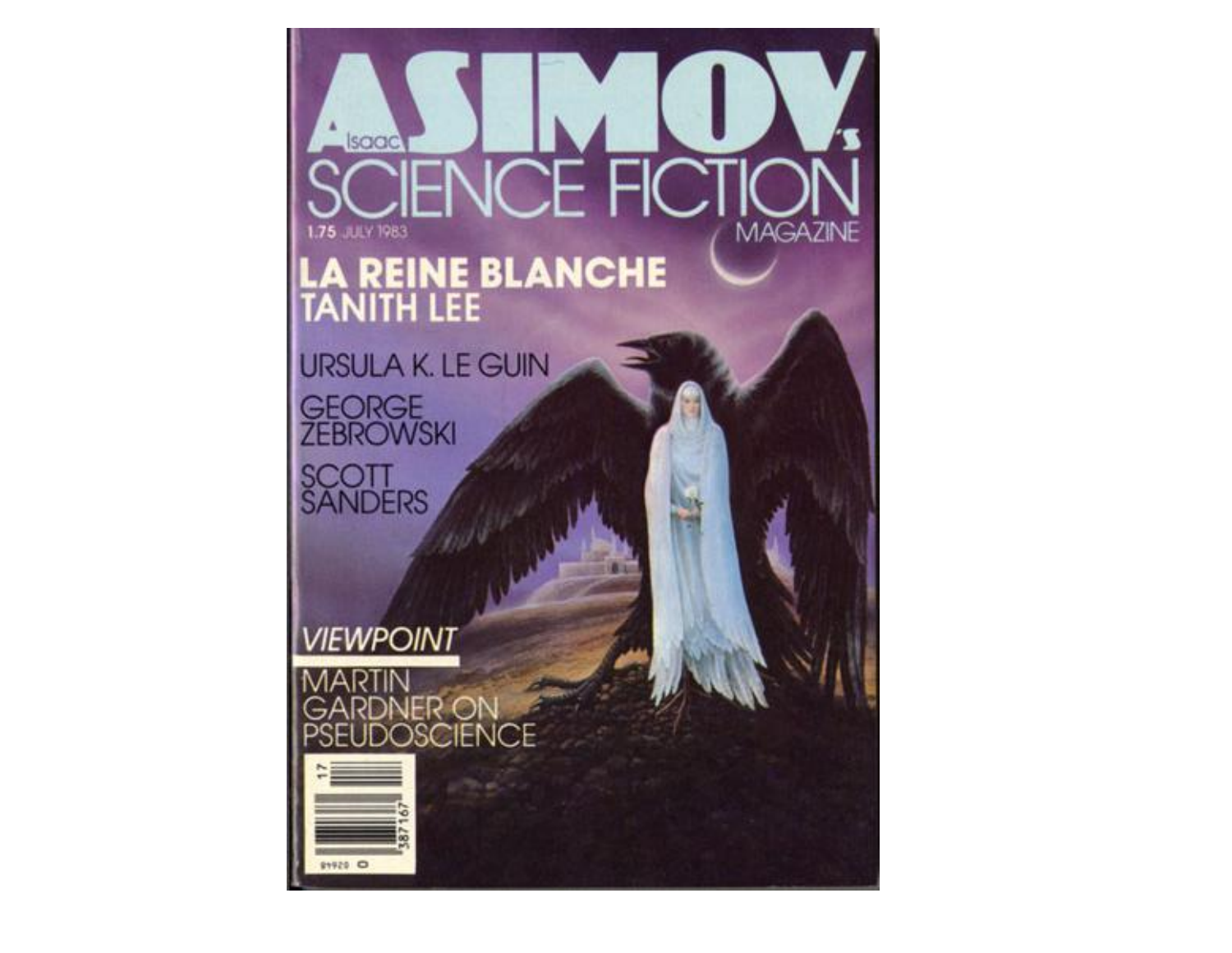

## Petrified By Nina Kiriki Hoffman

Maybe if I watch it happen enough times, I can make it real inside me. Eyes meet eyes over the round red bowls of candles, hands meet hands between dirty ashtrays and glasses, intentions meet and match and bodies rise and leave together. I go on playing lounge piano and watch people drift in singly and depart doubly.

I've always had the looks, but I lack the tactics. Now that I'm nineteen and allowed in bars, I can observe the way other people do it. That's why I got this job. Mum doesn't know what to make of it. I worry her. In my mind I've raised great walls with only a few gates in them, protecting myself from the threatening touch of hurtful caring, mine or anybody else's, the slashing, uncertain weather I get when I leave myself open to elemental feelings. That last hurricane I had at thirteen, when Dad died, was enough. I let Mum inside the gates. She's the only one now. I'd rather live inside walls than wait under the open sky for the rough lick of the wind.

So I've saved myself for years, and now I wonder what for. Maybe for her. She's watching me with icy pale eyes. I press out some more syrupy stupid music, then look at her again. She's still staring. I think I'll take my break now.

They give me free drinks since they don't have to pay me. I work for contributions, and the crowd is too poor and thin tonight to make it worth my staying at the piano full time. I go to the bar and get a Tom Collins, then look over at her. She's watching me.

I've been here for three weeks and I've never responded, even though some of them had invitation in their eyes before. But tonight . . . her eyes are light through the dimness, like moonstones. I take my glass and go to her table, sitting down into silence. Doubts surface. Me? She can't mean me. What do I say? What if she refuses? What if she . . . what if she doesn't?

Her face is beautiful, glowing pale and tranquil, like the face of a drowned person against the gentle dark sea of her hair. A smile lights the lower half of her face. Her lips are pale and full. Her skin is so translucent I think if I dropped a spot of blood in each cheek it would instantly diffuse outward, like ink dropped in clear water.

"Your playing," she says, "so..."

I smile a little and wait for the smashy feel of deserved criticism.

It is so full of emotion," she says, and her voice is a pure tone, stripped of half the harmonic overtones, what you get when you rub a wet finger around the lip of a crystal glass. Beautiful and empty, with no fuzziness to blur what she's saying, so it stands unmasked in its incredible stupidity.

I smile a little more. If she's really an imbecile, none of my worries are relevant. I can accept her accolades and dismiss her from my mind and get back to watching the others.

She sees she's said something wrong. "It's not the songs," she says and makes a little face. "It's the subtext, the undercurrent. You are very talented. Your feelings project. "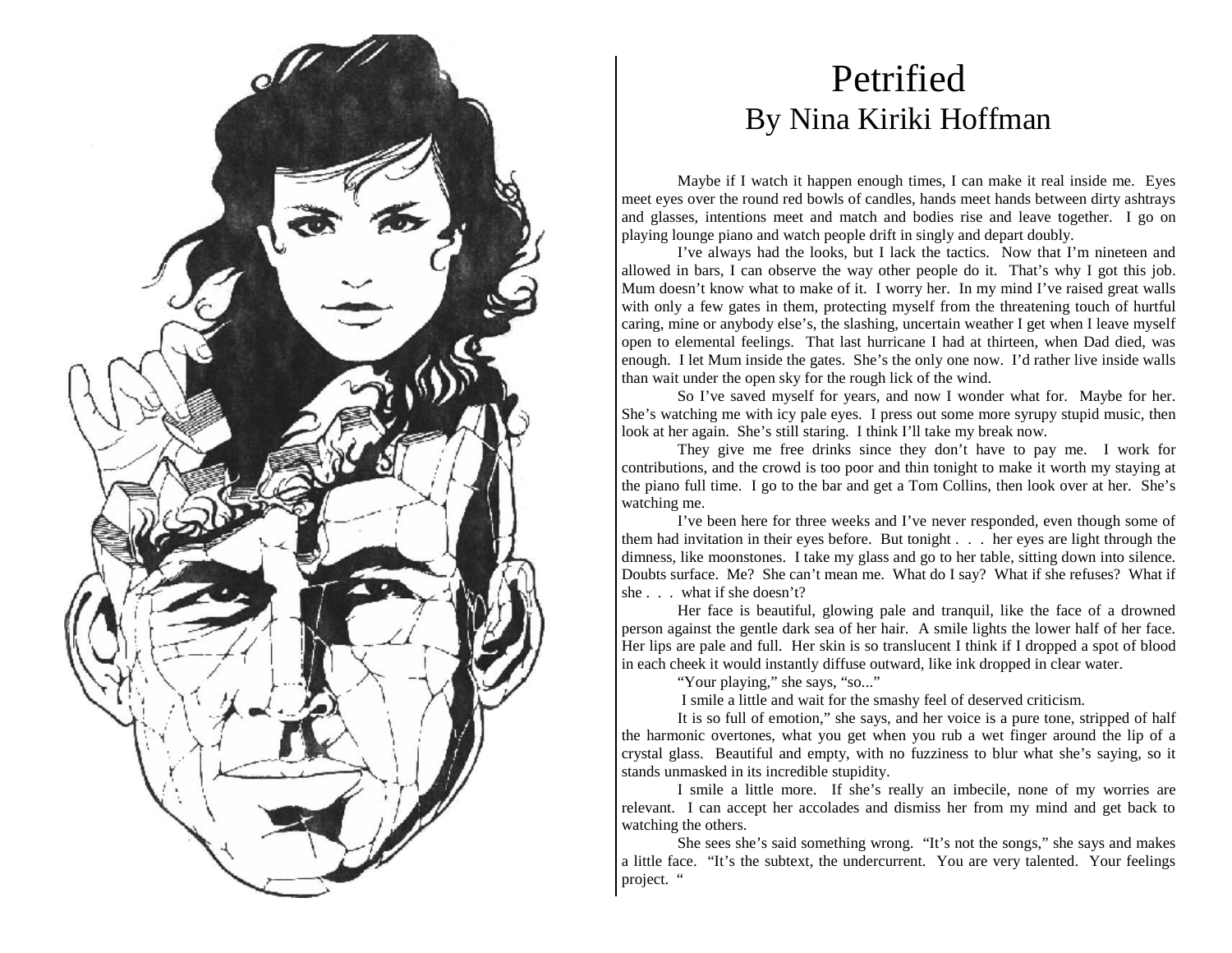She's so wrong it's funny. My professors are always faulting me for soulless playing. "Technically excellent, as always, Drew, but can't you put a little more heart into it?"

"I played the dynamics. "

"Exactly as marked," they say, disappointed. "Stick with Bach. At least your precision is flawless. "

"Yes?" I say to this drowned madonna.

She grants me another smile, half a one anyway, and says, "Who are you?"

I don't intend to talk to her—she's a musical illiterate—but words come out anyway. I tell her all the facade stuff first, since it's a prepared speech and requires neither effort nor thought. Sophomore, majoring in music at SUI, live at home with Mum, saves rent (I don't tell her it's also because I love Mum. Nobody believes that. It goes against nature), and my name: Andrew Warren. That's one of my warding devices. People I know I'll get along with almost instantly call me Drew, as if they can see or grasp the me within the me.

She calls me Andrew.

All things thus conspiring to drive me back to my piano (sorry, break's over, I've got to get back to work, thanks for the kind words), I am surprised to find my glass empty, two hours gone, and myself still talking. When I tune in to myself, I find I am telling her the story of my life, from infancy on. I have reached the tonsillectomy at age five. "What am I saying?" I say. "I must be boring you to tears. "

"Not at all," she says, her moonstone eyes intent, cloudy-clear with flat backs that reflect light. Someone has dripped a drop of blood in the center of each of her cheeks, and it diffused outward, just as I thought. She doesn't look quite so drowned any more.

I feel warm and comfortable and relaxed. There's a smile on my face, I can feel it, wide and sappy. She can call me Andrew and like idiots' delight music; I don't care any more. I think I'm in love. I look at her and those pale eyes look back, and her it. pale lips shape a smile in answer to mine.

"Last call for drinks," says the waitress, Cassie. She drifts off before we respond. I look around. Everyone else has gone.

I look back at her. I don't even know her name.

"Come home with me," she says.

My impulses teeter toward accepting her invitation. Then the gates close in my mind and I am standing, shaking my head. "Not tonight," I say, wanting comfort instead of adventure, feeling cowardly instead of courageous. I want home, sleep, breakfast with Mum in the morning, nothing new, no threats. I'm not ready to go from sparks to a bonfire.

She lays her long pale hand on mine. It's very cold. I feel goose-bumps rise in a tide up my arm. "Come home with me," she whispers, sliding to her feet. She tucks her arm in mine, and we leave together.

She lives in the woods, far from a leaf-scattered street light; once she turns off the car lights, we sit under starry darkness. I wonder if we will do it in the car. Fear tremors through me; then desire chases it away. I have lost all feeling of control. We wait for a moment in forest-noise-filled silence. She pulls the car door handle up and slides out, the sudden light interrupting the settling dark. I get out too.

Crickets and frogs still their mating calls as she crosses the gravel and steps onto the porch. She opens the screen door and hits the light switch just inside. Once she's in the cabin, the animals start the night chorus again. I lean against the car, struggling with something, feeling that my warding devices have failed, that someone has picked the locks on all my gates and pulled me outside to stand defenseless under a stormy sky.

"Andrew?" She stands, a dark shadow in the doorway with light spilling round her edges to splash on the porch.

Where is that warm frothy feeling I had in the bar? I tell myself that's why I'm here, to recapture the pleasure I felt tonight for the first time. If that's what happens even before I kiss her, maybe afterward my walls will fall and I'll learn to weather everything, sunshine, lightning, hail.

"Andrew, come in. I'll make you some coffee. I'd like you to meet my little brother."

Coffee. The warmth draws me in. My arm is cold where she touched it. I'd like to cup my hand around a warm mug of coffee. I let the screen door slam behind me and stand blinking in the light of the front room. A boy is curled on the sofa. He yawns, stretches with the unconscious grace of a cat. A very scrawny cat. He opens his eyes and looks at me. His eyes reflect light like his sister's. He smiles: little baby teeth with gaps in between.

"Andrew, this is Micah. Micah, Andrew." She drifts across the room like smoke. Her slate-gray dress covers her from neck to wrists and ankles, leaving only her alabaster hands and face revealed.

"Yes," I say to Micah as she vanishes through a door, "but who is she?"

"You couldn't pronounce it," says Micah. "None of them could. Call her Allie."

For a minute I feel like arguing. I'm good at languages. Then I decide to skip

"Please have a seat," Micah says, waving at a comfortable-looking chair. I bite my lip (a warding device) and wake up enough to wonder what I'm doing here. She didn't bring me home to neck, not with a little brother in the room. Not unless she's weird. Just my luck to get stuck with a weirdo my first try.

Micah stares at me, silver-eyed. I feel a sort of flush pass over me. "Have a seat," he says again, and I jerk my way over to the chair and collapse in it. "Talk to me," he says.

"I was in the children's ward," I say. "Bunch of other kids there and it was scary, because some of them were really sick. Some would never leave the hospital. We had jello for dinner. Mum sent me an etch-a-sketch to play with, and Dad a stuffed elephant..."

It's the night before the operation and the nurse has just waked me to give me a shot in the rear when Allie comes back with the coffee. I don't notice until she screams, "You twit!" at Micah and throws coffee on him. "Couldn't wait, could you?"

I rub my eyes, then open them again. Where—who? What on earth? Where are my safe walls? Maybe this is what it's like when you take drugs. Instant total confusion. Go to sleep at the piano in a bar and wake to see two strangers fighting in a strange land.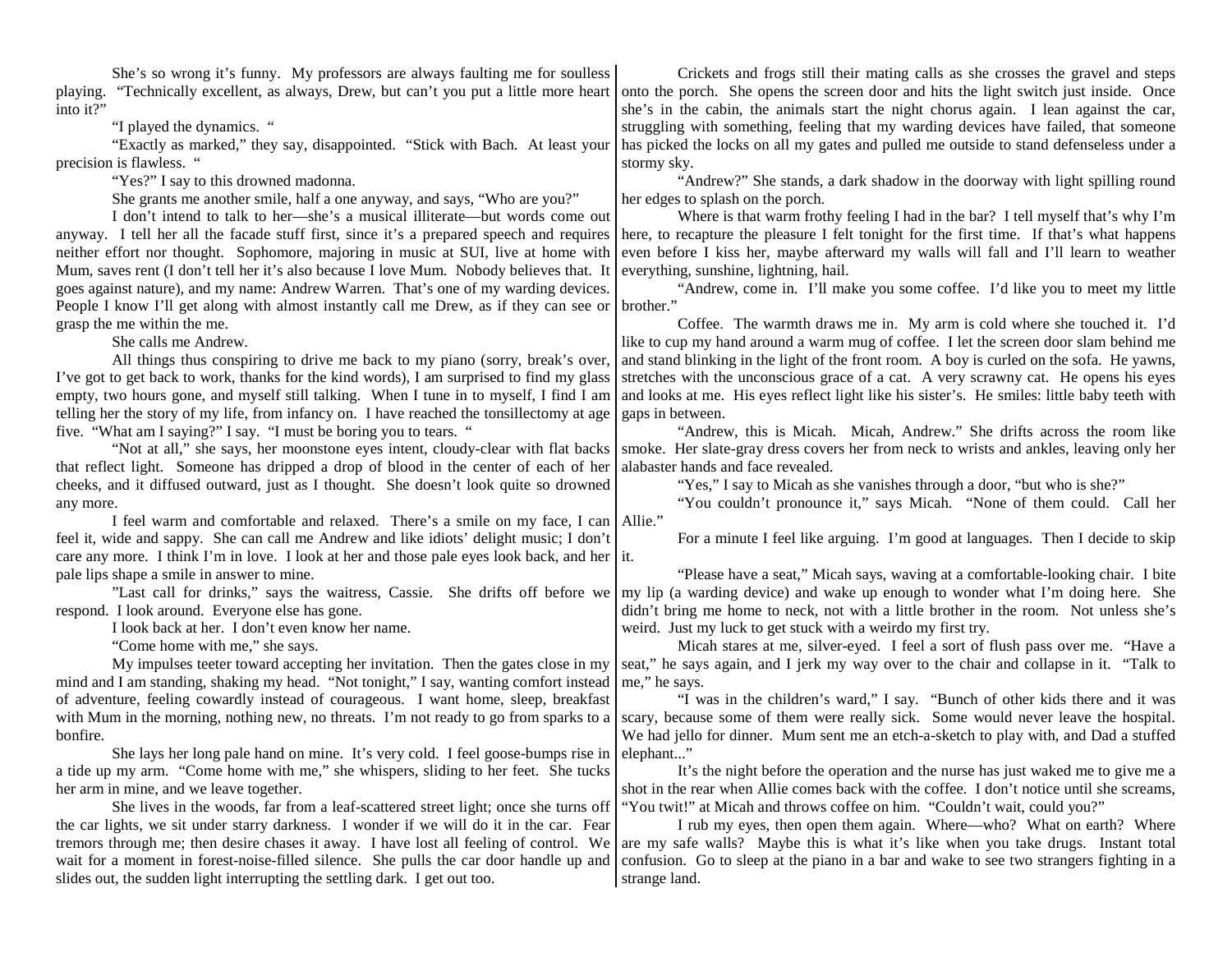"There, you see that, you little idiot? You disengaged wrong and mixed him up!" They look at me with clinical interest. I smile feebly.

"You shocked me out of it," says the boy.

"I can fix it this time, but don't do that again. It's too late. We waited too long. We need this one badly." She walks to me and touches my forehead with two fingers. They tingle against my skin, and I remember. Allie. Micah. Pleasure. Mmmm.

"Andrew, I'm going to take you home now," she says, taking away her hand. "But you've had a nice time tonight, haven't you?"

"Mmm," I say, smiling wide and sappy.

"You'll come back tomorrow night, won't you?"

"Mmm."

"Good boy." She gives me another of those half-smiles. Then she drives me home.

What on earth did I say to them? I wonder as I brush my teeth. God, I was stupid. I can't remember what I said, but I'm sure it was stupid. I won't see her again. I won't give her the opportunity to learn how much stupider I can be. I won't let myself feel one way or the other about her. Uncharted weather that way.

I'm all wrought up. Got to pour it out of my system the only way possible. Chopin attack with Gershwin thrown in. This is the stuff my professors never hear at school. I hit too many wrong notes. I can't stand messing up in front of people, making them feel sorry for me. But when I'm all knotted up inside, when I know Mum's at the other end of the house and won't wake, I let the music pound through me, draining off whatever the energy is and straightening me out. The "Raindrop" prelude, a good one for washing out gloom, with the sunshine edge at the end. I slap the book open and sit down, flex my fingers twice, and attack.

Madness. Chaos. The furious energy flows down my arms only to dam at my fingertips. My fingers are frozen, chunky, unresponsive. I pound my way through some warmups. It takes more effort than it did when I first started learning piano. What's wrong with me? What am I going to do with myself? I won't let it be true. I go over the warm-ups again and again and finally loosen up enough to play the prelude. Then I do bits from "Rhapsody in Blue," the octave parts, so I can make a lot of sound and fury. At last the seething in me settles and, exhausted, I fall asleep.

I've lost my flawless precision. They notice. They think I'm just tired, and they like that because it almost makes me human. I can't remember the answers in theory class. Dr. Davis gives me the first real smile I've had from him all semester.

I'm not going to the bar tonight. I think of Allie and get hot, but I'll just go on thinking about her, I guess. I'm not going to see her again.

Mum and I are eating dinner when she drives up. I hoped if I didn't seek her out, she'd stay away, but she won't, so I introduce her to Mum. Mum invites her to join us for dessert, but Allie says she's on a diet. She looks at me when she says this. Mum gets distressed for a moment, thinks about it, then almost smiles at me. She has hoped for years that I'd find someone besides her to like. How can I tell her I don't like Allie?

"What are your interests, Allie?" Mum asks.

"I sculpt," says Allie. "Marble. Frozen motion. Poetry pinned down for eons. I'm hoping to do Andrew' soon."

"Oh?" Mum notices the Andrew. She frowns.

"Wouldn't you like having him immortalized in stone? My work is representational—I mean, it imitates life. None of this abstract trash."

How dare she define representational to Mum?

"You don't believe in making statements?" Mum says. She likes modern art. She can even look at a Jackson Pollock without getting an unsmotherable urge to laugh.

"I think art ought to be accessible to everyone," says Allie.

"Like TV," Mum says. "Shoot for the lowest common denominator."

"Absolutely. Democratic art," says Allie. "Finished, Andrew? Come on."

Having listened to her again and having decided rationally that I really don't like her, I see no reason to go with her. But she stares at me with those flat-backed silver eyes, and I feel heat prickles. I rise to my feet. "Bye, Mum," I say. Mum touches my arm, and I look down at her eyes. Maple syrup brown with no metal in them. For a second I'm struggling again. Allie touches my hand. I trot out of the house at her heels.

Tonight Micah makes the coffee. Allie sits and pins me to the chair with her eyes until he gets back. Then she prompts me and I start talking to them. At them. For them. I can't switch myself off. Hours slide away, as I sink into the flow of my own story, reliving bits of life I thought I'd lost, warmth spreading through me because two people are uncritically fascinated by everything I have to say.

"That's enough for tonight," Allie says at last when I have finished telling them about my comic-book file. She smiles at me, this time a real smile, full of sweetness. Micah looks different too. His cheeks are rosy, and he's fleshed out a bit. He's almost attractive.

When she drops me off, I stand and watch her tail-lights retreat. Click click click. Gates try to lock inside me. Too late, I think, too late, not much left to guard now. I shiver and wonder where that thought came from.

Going through the house I keep quiet, but in my room I sit on the bed, take off my shoes, and throw them at the wall. What's happening to me? Why are they interested? What the hell will they do with the information when they've got it? What have I told them? I can't remember. I search and search, and I can't remember a word I've said to them.

I sit down at the piano, ready to knock out some scary Scott Joplin, a bit from Bink's Waltz. I start. At least, I try to start. My fingers feel like pieces of chalk, blocky, unbendable. They crash down on the keys. Discords crash back, unchords, nonchords. I turn my palms up and bend my fingers. They all move together. Panic floods me. Sweat starts to come, slicking my palms. All right. Index finger, bend NOW.

It bends. So do all the others.

Drugs. They must be drugging my coffee. Maybe I'm paralyzed. Arthritis, like that kid in the rocking chair in the TV commercial.

My hands don't hurt. They just don't work.

Should I wake Mum? Only scare her. Nothing I can do tonight. Tomorrow I'll see a doctor.

How can I lose my piano playing? It's the only place where I open the gates...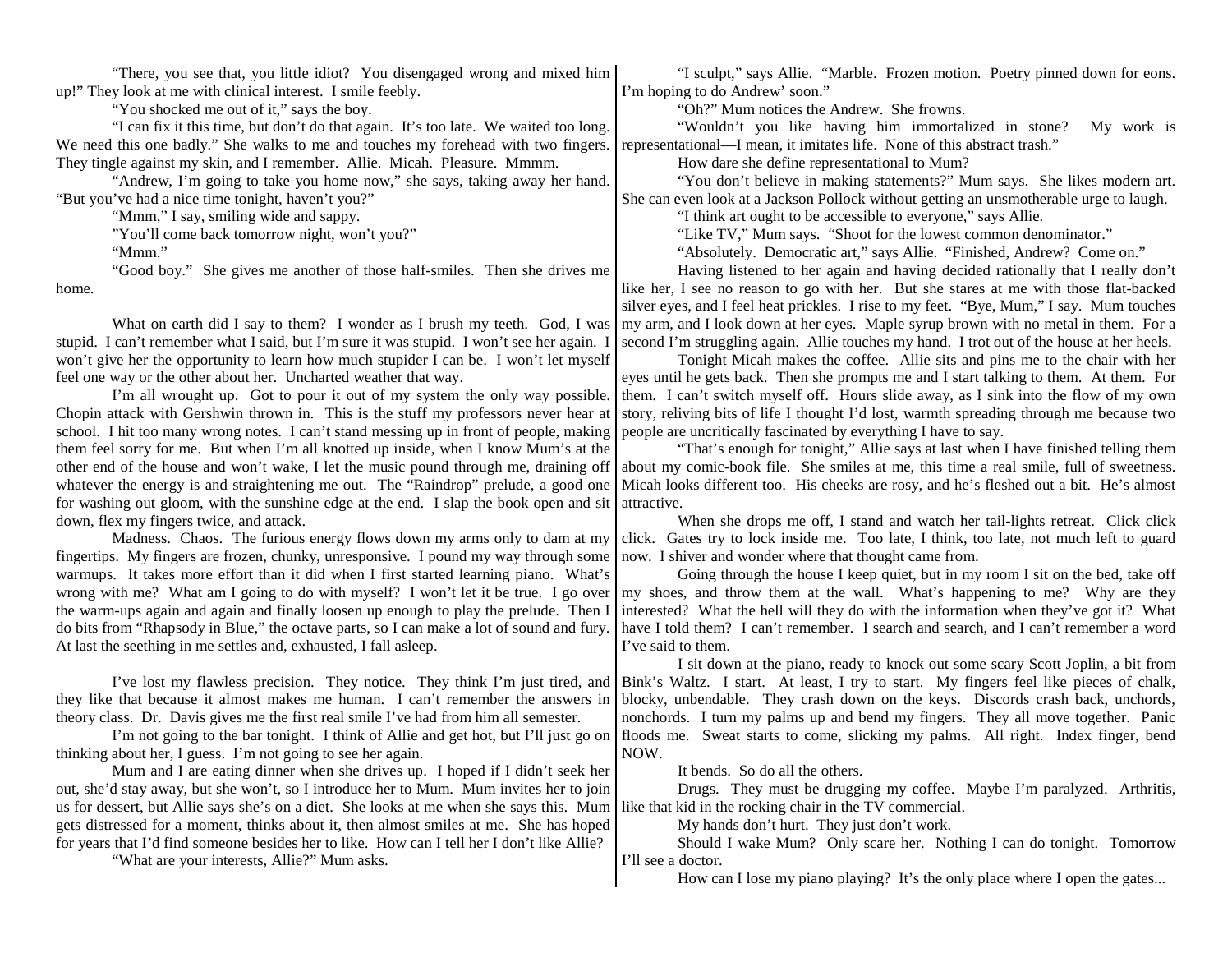The alarm goes off and I don't want to hear it. Mum wakes me on her way to the kitchen. It's her turn to make breakfast. I get up, shower. Warm water feels good. I've been very cold recently. The soap makes lots of lather. I check it. It's still Ivory, but it's acting funny. It scrapes off on my chest. That can't be right. I touch my chest. Muscles harder than when I flex them to lift weights. Weird.

I yawn and dismiss it, then climb out and towel off. It's too soon to shave again, I decide, looking in the mirror. My jaw looks very firm. No stubble yet.

The buttons on my shirt keep squirting out between my fingers like watermelon seeds. I throw the shirt on the floor and get out a tee shirt.

Mum watches me while I try to eat. The fork keeps getting away, and when it doesn't, the eggs slide off it. I grasp it firmly and make progress, but Mum's still watching. "What is it?" I say. I know my wearing a tee shirt to school is unusual, but it's not worth this kind of scrutiny.

"It's your hands," she says.

"Hands?" I wave them at her, scooping air, enjoying the fluid feel, all fingers synchronized. They twist and cup air like birds' wings.

"I couldn't sleep last night. I was reading in the living room. I heard you practicing," she says.

I try to remember. Last night. Allie. Mmmm. But no practicing. I was too tired when I got home. I didn't even want to wake up today. Wait . . . practicing? Wait.

"It sounded awful, Drew. What's wrong?"

Wait. Where are the gates? I can't even get inside them myself today. Practicing?"Nothing's wrong," I hear myself say. "I was just banging, Mum. I think I'm going to take up drums. Piano is too hard to get hold of. You can't make it loud enough." Did I say that? Maybe it's true. Piano's like pinball: get your adrenaline rushing, fill you with pent-up energy, and there you are, stuck with finger exercises. Drums are like baseball. Swing that bat. Run like hell. Use up that energy. What am I going on about?

"Drew," says Mum, knocking on my head, "anybody home in there?"

"No," I say, and grin. What? Somebody's home, but I don't think it's me. "I gotta go now."

Classes wash over me as I try to concentrate, marshal facts, figure out what's happened to me. Who am I? I am Drew, a very secret person, try to cut through the frosting and you hit the walls outside me and bounce back. Who is Allie? Don't know who. She's more of a what: tall and built, with beautiful silver-blue eyes and lips full and red as the inside of a pomegranate. I've never heard her laugh. I think I've met her twice. I can't remember what we did. Why do I get this weird hungry feeling when I think about her? I feel colder now than I ever did before. Her smile last night promised things. But she was rude to Mum. I don't want to see her again. There are other people. are?

It's impossible to take notes today. My hand won't hold a pen. It's worse than the time I broke my arm and had to write right-handed. Or was that the second time? When I was eight... When I was eight... I was never eight.

I sit up with a jolt. I was never six or seven or any age up til twelve. Total blank. Twelve. My first memory: Dad and me trying to fly a kite up at the elementary school. Trees catch it. We laugh about it. Mum, who has been watching, says it's free now to build a nest, maybe next spring little kites will come down on strings like baby spiders. We all run home to cocoa, books, the piano, the fireplace. Mark, my best friend next door, is too sick to come over; it has to be real flu since this is a weekend.

I got inside my own gates far enough to dredge up that memory. I look around the classroom. I'm alone with the chalk dust. Theory class ended half an hour ago. I have to go home right now and find out if I was dropped on the planet as a twelve-yearold or if there's evidence I actually grew up here.

The house is empty when I get there. Mum's off librarianing, but I know where she keeps the photo albums. I pull out an old red one. My stomach rumbles, warning me to back off, but I ignore it and lift the cover. Inside there's an eight-by-ten color picture of a kid, eight or so, summer-bleached red-geld hair (grandfather's color, Mum told me), brown eyes, staring up at me with the same mournful concentration as the jowly buff-colored dog he's got his arm around. I don't remember that dog, but the kid has to be me. I don't remember that dog…

She knows where I live. What am I going to do?

I sit down on the couch and hug myself. Gates, where were you when I needed you? She and her brother have burgled me. They've been skimming off my memories, all the things that make me *me*. Pretty soon they'll hit Dad's death and all the good parts will be gone, leaving the ruins of the past six years when I haven't done any growing, when I've been too preoccupied with building walls instead...

How do I know that?

—I told you, says Dad's memory. —Somewhere inside you there's a piece of me. Think harder, Drew. Save yourself. Save me. Get out of this and come back to life. Ellen needs you.

How can I fight a thing like Allie? I don't even know what she is. I hold out my hands and look at them. Index, bend, I command. All the fingers bend. She's taken my memories, and she's taken my only release. If she takes the rest of me, nobody will be here for Mum. Now that I think of it, I've been more ghost than person since I lost Dad, but I'm sure Mum would rather have me than nobody.

—Think, Drew.

Allie and Micah are siphoning me. Slowly. I wonder what their intake levels

What win they do with a flood?

Tonight she doesn't sit me down in the chair. She lights an oil lamp instead. I see the light through the edges of her fingers. Red. The color of life. Life she stole from me.

"I want to show you my sculptures," she says. "They're out back."

This is a distraction when I'm so keyed up. I'm ready to spring my trap, and here she is taking me on a detour. But I'll have to follow her lead. I don't want her getting suspicious.

Micah follows us through the kitchen. There's a jar of instant coffee on the counter, and a mug. A tea kettle sits on the stove. There are no other dishes.